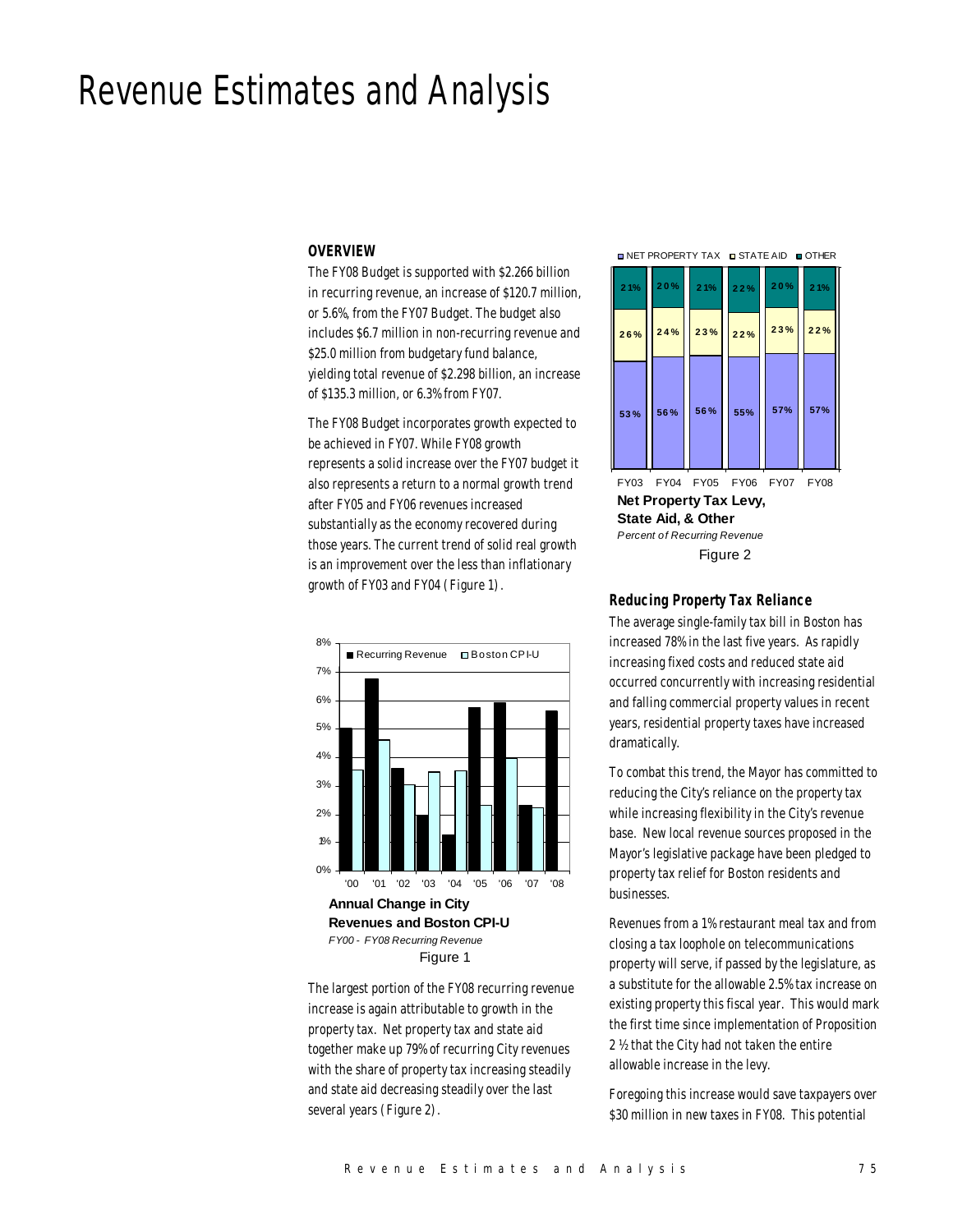savings, combined with other proposed legislation on property tax classification and changes in the real estate market could lead to a reduction in taxes for many residential taxpayers in FY08.

This chapter begins with a review of national and state economic trends that have and will continue to impact Boston in FY08 and beyond. It is followed by a detailed discussion of the property tax levy, the City's largest revenue source, an analysis of recent state budget trends and state aid, the City's second largest revenue source and, finally, a discussion of other local revenues.

# *THE NATIONAL ECONOMY*

The Nation's economy is dealing with some adversity with the fourth year of conflict in the Middle East, high energy prices, and fall-out from defaults on sub-prime mortgages. However, according to recent statements by the Board of Governors of the Federal Reserve System, the economy is growing modestly through these challenges as exhibited by steady growth in exports, consumer spending, Gross Domestic Product, employment, wages, and labor productivity.

Earlier concerns regarding employment, wage, and price level pressures have moderated enough over the year to allow the Federal Reserve to leave interest rates unchanged since June, 2006. While the economic outlook remains positive, the combination of on-going volatility in the energy markets, a waning housing market along with high sub-prime foreclosure rates, and the continuance of large federal budget deficits will continue to moderate economic growth.

The Federal Reserve has tightened monetary policy through the Federal Funds rate, from the June 2003, 41 year low of 1.00% to the current rate of 5.25%. Starting in June 2004, the Federal Reserve increased the federal funds rate by 25 basis points at each of 17 intervals through June 2006 (Figure 3). Even with these recent increases, "real" or inflation-adjusted short-term interest rates are still historically low.

Mortgage rates increased along with an increasing Federal Funds rate. The monthly average conventional 30-year fixed-rate mortgage has risen from 5.60% in June 2005 to 6.61% in June 2007.



**Federal Funds Rate and Changes**  *January 2001 - June 2006*

#### Figure 3

Mortgage rates are expected to rise throughout the remainder of 2007 and into 2008 as the full effect of sub-prime foreclosures come to bear.

The housing market has slowed somewhat over the course of the year. Production of new housing has slowed, inventories of homes for sale are growing, length of time on the market is increasing, and prices are decreasing. However, a steep decline in home values is not likely as the market is expected to receive increasing support from employment and income gains, and therefore should experience only moderate price decreases before stabilizing.

Overall economic growth as measured through Real Gross Domestic Product (GDP) grew at 3.3% in 2006, up from the 3.2% GDP growth in 2005 but less that of 2005's 3.9%. Real GDP growth is expected to slow over the course of 2007, with the Federal Reserve estimating growth of between 2.5% and 3.0% for 2007.

The seasonally adjusted unemployment rate in the U.S. improved to 4.5% in June 2007, down from 4.6% in June of 2006 (Figure 5). According to Federal Reserve estimates the unemployment rate is expected to remain in the range of 4.5% to 4.75% through the end of 2007.

The U.S. consumer price index for all urban consumers (CPI-U) rose 2.7% in the year ending June 2007, down from 4.3% for the year ending June 2006, while the "core" rate of inflation, all items less food and energy, increased by 2.2%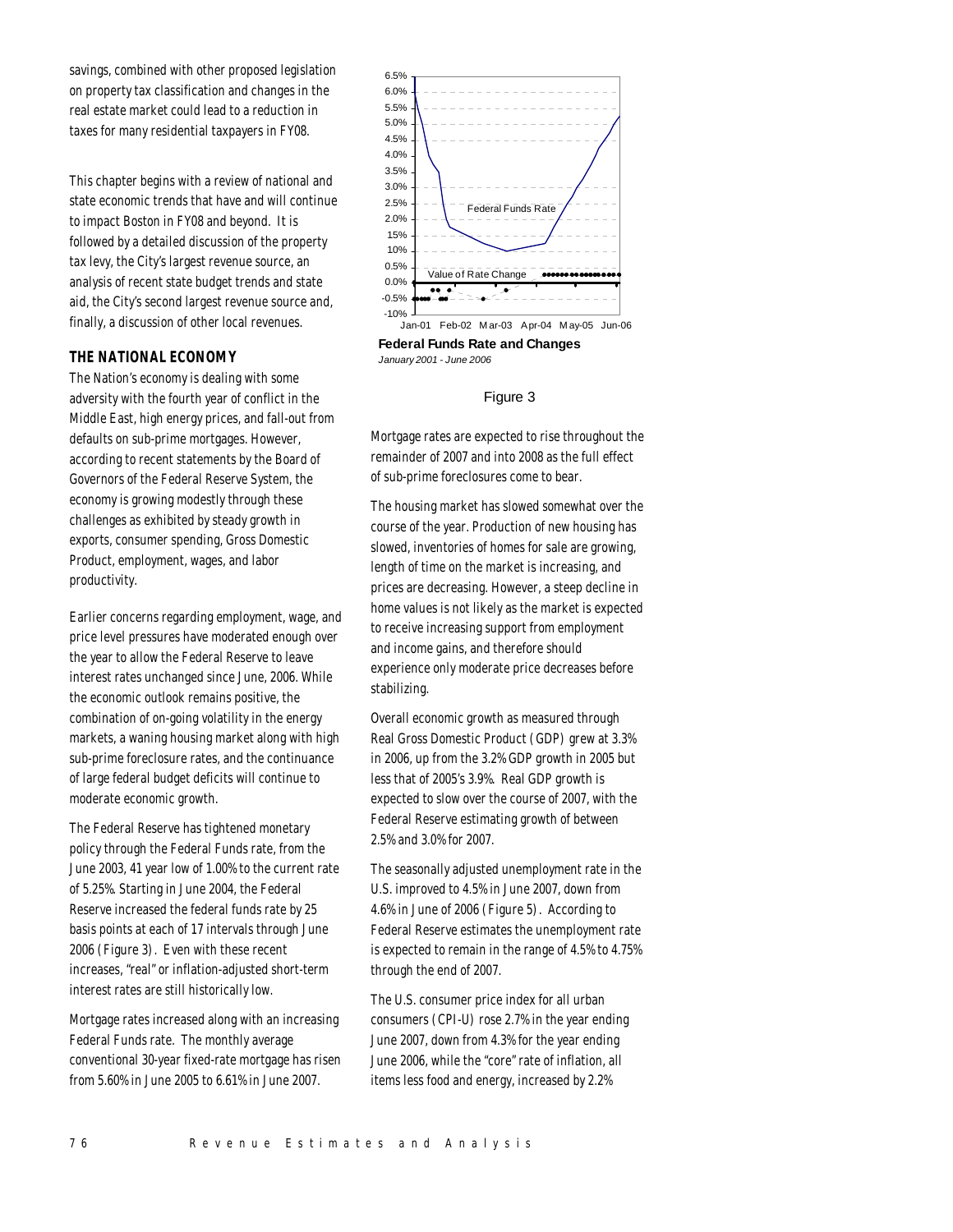between June 2006 and 2007. Fuel prices, the main driver of overall inflation, have slowed, rising only 4.4% in the year ending June 2007 as opposed to an 11.2% increase one year earlier.

Even with a stable national economy, federal budget deficits are expected to grow due to entitlement cost pressures and military action in Iraq. Given this and a lack of consensus on projections of when balanced budgets will return, it is not expected that the states will see substantial increases in federal funds during the coming two years.

#### *THE MASSACHUSETTS ECONOMY*

The decline in economic growth during the last recession was substantial and the state has yet to fully recover. During the 1997 to 2004 period, the state's annual average growth of 3.7% in real Gross State Product (GSP) ranked  $13<sup>th</sup>$  out of all 50 states, according to the Bureau of Economic Analysis (BEA). In 2005 alone, Massachusetts ranked a dismal 44<sup>th</sup> among all 50 states with growth of only 1.0%. But by 2006, the state's rank had increased to 27<sup>th</sup> with 2.9% growth.

Massachusetts lost the highest percentage of jobs in the nation during the recession, at one point losing more than 200,000 jobs or 6.0%. Employment has been increasing recently though. While Massachusetts is still down 119,500 jobs from February 2001, the state has steadily added 85,600 new jobs between December 2003 and February 2007, with 32,300 new jobs in the last year alone.

While the number of jobs has grown, the state's

**Real Gross Domestic Product Growth** *2001Q1-2007Q2 and NBER Dated Recessions*  $-4.0%$ -2.0% 0.0% 2.0% 4.0% 6.0% 8.0% 10.0% 01q1 02q2 03q3 04q4 06q1 07q2

Figure 4

unemployment rate is not decreasing. Over the past year the rate has shown no change at 4.9%, still higher than the national rate of 4.5% in June 2007. The employment outlook is mixed for the coming fiscal year as well with the Massachusetts Department of Revenue estimating slow job growth of between 0.5% and 0.9% percent in FY08.



Figure 5

Massachusetts' seasonally adjusted total personal income grew by 5.7% between the quarters ending March 2006 and March 2007. Earnings growth by industry over this period were strongest in Finance and Insurance, Information as well as State and Local Government. Earnings in Military, Construction, and Wholesale Trade exhibited the weakest growth during the same period.

(See Boston's People & Economy section of Volume I for detail on Boston's economy.).

# *PROPERTY TAX LEVY*

The property tax levy has been the City's largest and most dependable source of revenue growth over the past 23 years. In FY07, the net property tax levy is \$1.224 billion, providing 57.1% of recurring revenue, with an increase to \$1.291 billion expected in FY08. According to current estimates, the net property tax levy will account for 57.1% of recurring revenue in FY08.

The increases in the gross property tax levy have been steady and consistent from FY85 to FY07, ranging from \$28 million to \$63 million. However, because of the increasing property tax levy base, the \$29.9 million increase in FY85 represented an 8.9% increase, while the budgeted \$62.1 million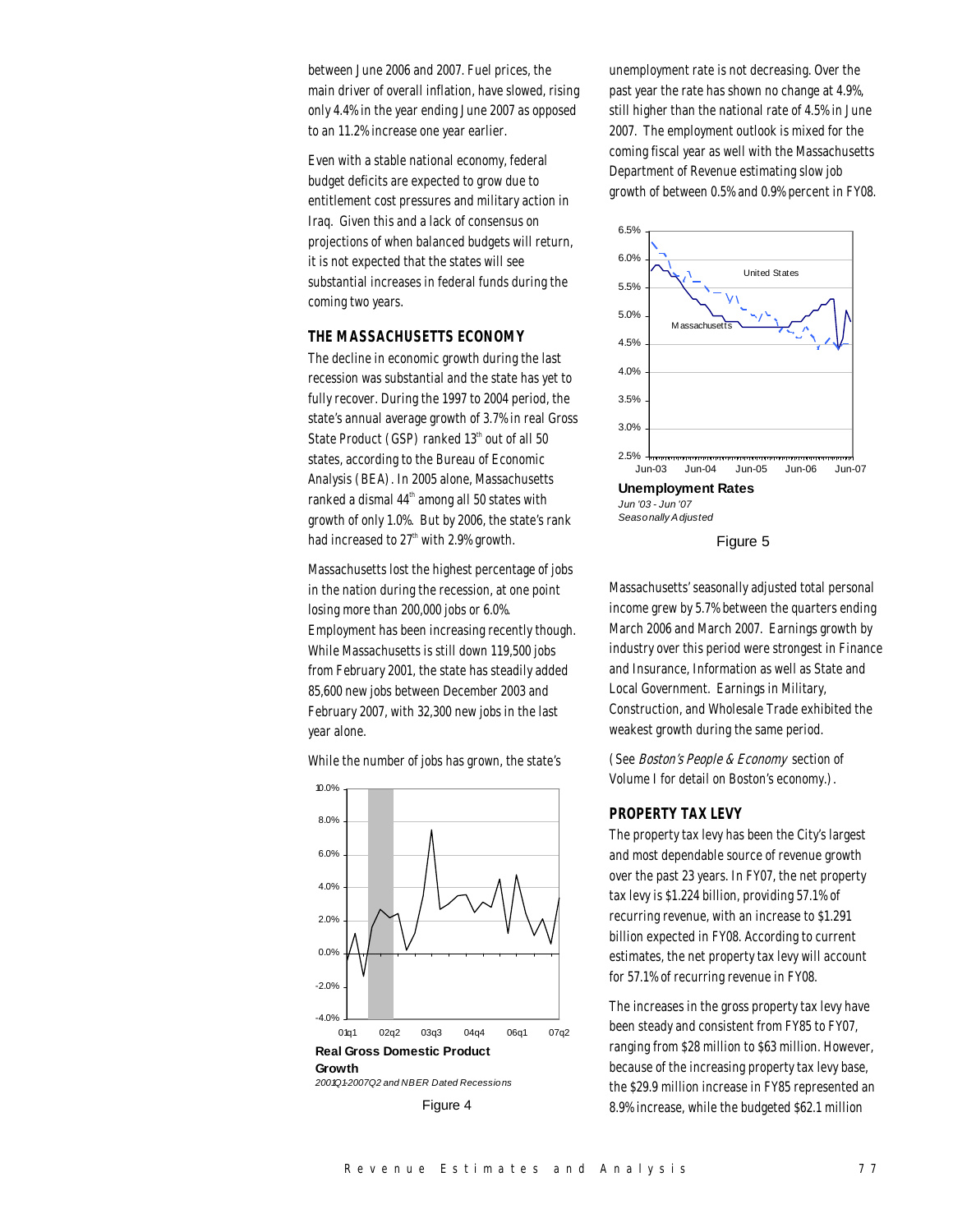rise in FY07 represents 5.1% growth. It is important for the financial health of the City that the property tax levy continues to grow, but efforts are also underway to reduce reliance on the property tax through other local revenue sources.

The difference between the Gross and Net property tax levies is due to a required "overlay reserve". The overlay reserve is a portion of the gross levy set aside to pay for abatements of tax bills that are contested. Until FY04, the City was required by Chapter 717 of the Acts of 1957 to reserve between 5% and 6% of the levy for this purpose. In FY04, the City petitioned the state legislature to repeal the act and allow the state Department of Revenue to approve the City's reserve annually as it does with every other city or town in the Commonwealth. The act was repealed and the City reserved 4% of the levy in FY04 and FY05. This 1% lower reserve amount added approximately \$10 million in recurring revenue to the operating budget starting in FY04. The level of needed reserve is determined by the City Assessor each year according to the projected need to satisfy abatements. In FY08, the reserve has been set at 3.0%.

Proposition 2 1/2 has been the overwhelming factor affecting the City's property tax levy since being passed in 1980. Proposition 2 1/2 limits the property tax levy in a city or town to no more than 2.5% of the total fair cash value of all taxable real and personal property. It also limits the total property tax levy to no more than a 2.5% increase over the prior year's total levy with certain provisions for new growth and construction. Finally, Proposition 2 ½ provides for local overrides of the levy limit and a local option to exclude certain debt from the limit. The City of Boston, however, has not voted to either override the levy limitations or exclude any debt from the limit.

Proposition 2 ½, as amended in 1991, allows growth in the levy beyond the 2.5% limit for any new properties and any increases in property valuations that are not related to municipal-wide revaluations. This limitation is more flexible than the original limitations on allowable new growth and has helped to strengthen revenue growth in a budget that does not have a diversified revenue base.

In each year since FY85, the City has increased its levy by the allowable 2.5%. These increases have grown as the levy has grown, beginning in FY85 at \$8.4 million and reaching \$30.2 million in FY07. The levy has also been positively impacted by taxable new value, especially from new construction that has added to the tax base. The amount levied from taxable new value in FY07 was \$33.1 million and is estimated at \$27.2 million in FY08. The combined effect of the allowable 2.5% increase and the taxable new value is an average annual gross levy increase from FY98 through FY07 of \$54.2 million or 5.5%, and a projected increase in FY08 of \$59.7 million or 4.7%.

During these same years, the levy has also been positively impacted by taxable new value. Taxable new value is expected to be approximately \$27.2 million in FY08. Revenue growth from taxable new value has exceeded revenue growth from the 2.5% increase in 16 of the last 24 years. For the four years inclusive between FY00 and FY03, taxable new value revenue growth achieved a new record each year. FY03 taxable new value increased in large part due to the efforts of the Assessing Department to update personal property data. This increase cannot be duplicated in future years.

As real estate values decreased in the early 1990s, the City continued each year to maximize the allowable levy increase under Proposition 2 ½.



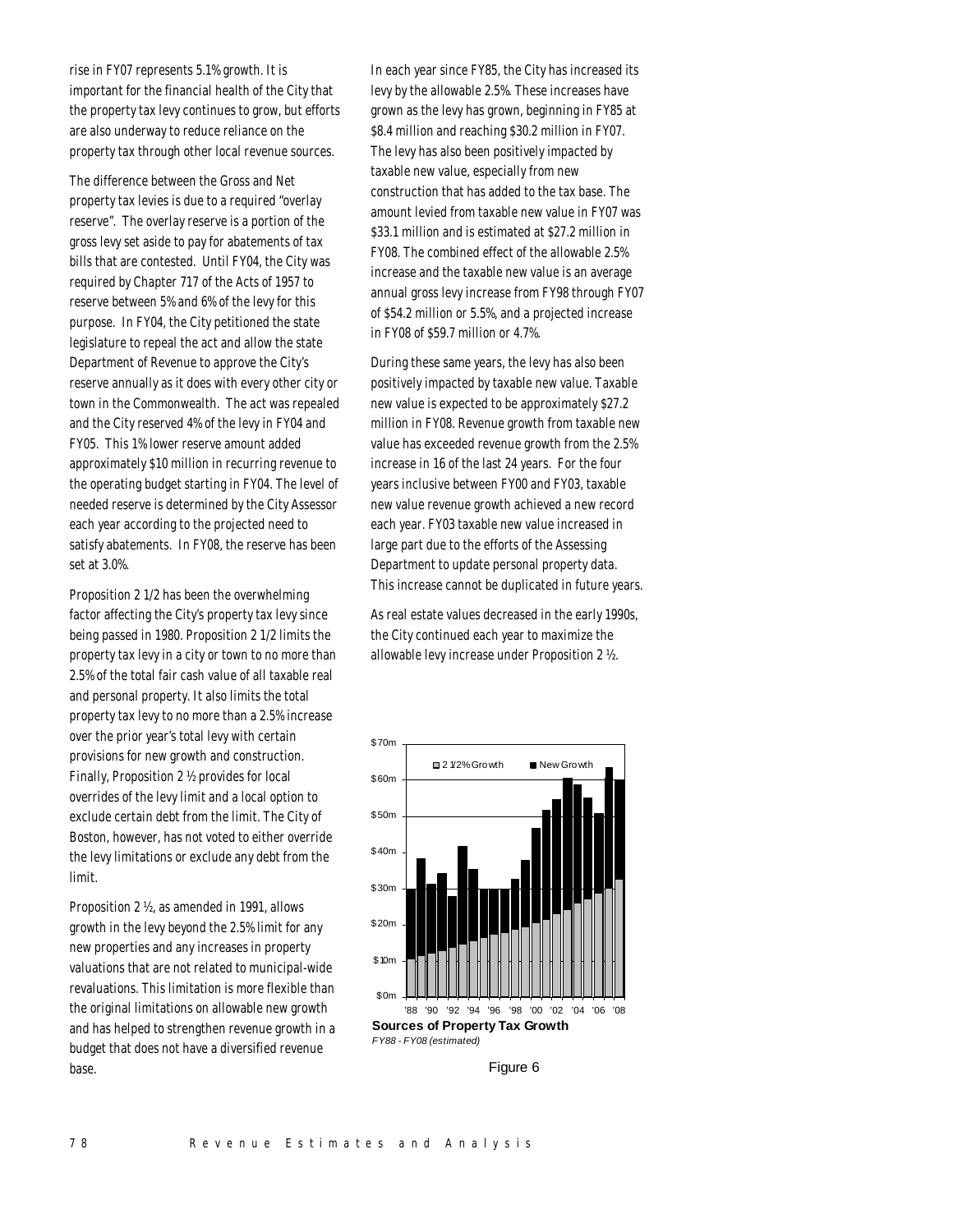

Between FY90 and FY94, the levy increased each year by an average of 6.4%. The dramatic decrease in values brought the effective tax rate (levy / taxable value) from its healthy low point of 1.4% in FY89 to 2.47% in FY94, dangerously close to the Proposition 2 ½ tax rate ceiling of 2.5%. Reaching the 2.5% cap would have resulted in a very limited increase in allowable annual levy growth. However, due to several years of strong taxable value increases, the City now has some space between its FY07 net effective tax rate of 1.47% and the tax rate ceiling (Figure 7).

Should the real estate market depreciate, the City's lack of proximity to the 2.5% property tax rate threshold should insulate revenues from an immediate shock but could, if values are depressed long enough, impair the growth of the property tax. This would have serious implications for the City's ability to maintain services.

# *THE COMMONWEALTH BUDGET*

The Governor's FY08 budget, the first budget of the Patrick administration, totals \$26.7 billion. The new administration inherited a more than \$1 billion dollar budget deficit upon taking office and describes its first budget as a "blueprint" for change.

Of special interest for municipalities, is companion legislation submitted by the administration entitled the "Municipal Partnership Act". This act among other items, proposes allowing municipalities to enact up to a 2% local tax on restaurant meals at local option, increase

the existing hotel tax by one percentage point (to a maximum of 5%), remove a special property tax exemption for telecommunications equipment, and allow municipalities to join the state's Group Insurance Commission.

The most recent recession and the corresponding drop in state tax revenues left the state in need of making program reductions, drawing on reserves, increasing taxes, and reducing local aid in order to balance the state budget. Most municipalities, including Boston, have yet to fully recover from those sudden and drastic aid reductions. The consequence has been increased property taxes, additional user fees, and reduced public services throughout the state.

Through the proposals made in the Municipal Partnership Act, the Governor and his administration, as promised during his campaign and advocated for by local officials, including Mayor Menino, have made positive steps towards helping municipalities reduce reliance on the property tax and to diversify local revenues.

The Mayor, independently from the administration, has filed legislation to close the same property tax loophole, add a 1% local option tax on restaurant meals, and tax on parking in commercial parking lots. The Mayor has pledged to forego the allowable 2.5% increase in property taxes in FY08 with the receipt of new local revenue sources.

The following discussion details some fiscal decisions made by the Commonwealth over the past several years.

In recent years, the Commonwealth has tended to be relatively conservative in its revenue estimates. This caution had been rewarded by the accumulation of reserves that have allowed the state more options in dealing with revenue shortfalls than in the past. The state had nearly exhausted its reserves by the close of FY03 and has now largely rebuilt them. The administration projects that the State's stabilization fund will amount to \$2.2 billion by the end of FY07.

Debate in the state budget has centered for many years around taxes and the rate for income tax in particular. The Governor's FY01 Budget recommended a reduction in the tax rate on earned income and the interest and dividend components of unearned income to 5.0% over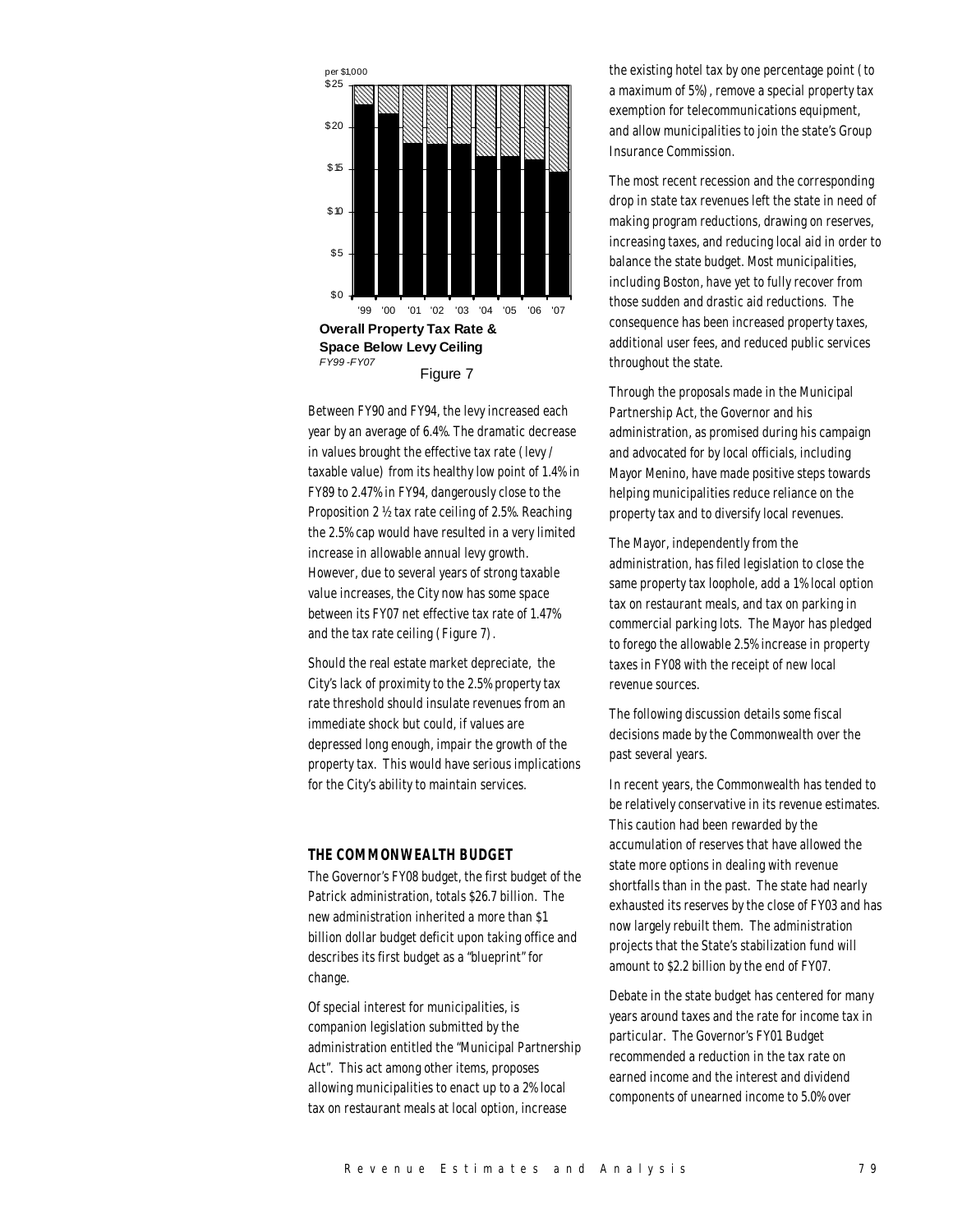three tax years, which was later passed by referendum in November of 2000.

The FY02 Budget included the above rate cut and some smaller targeted tax cuts taking effect in tax year 2001. The tax cuts included a refundable local property tax credit for low income senior citizens, an increase in the residential rental deduction, a new deduction for charitable donations, and a credit for developers of low income housing.

The Governor's FY03 Budget included the continuation of the voter-approved income tax rate reduction to 5.0%. In FY03, the legislature, instead of continuing tax cuts, voted to accept a tax increase package. Valued at \$1.14 billion by the Massachusetts Taxpayers Foundation, the package included a freeze of the income tax rate at 5.3% (\$215 million), reducing the personal exemption by 25% (\$240 million), repeal of the charitable donations deduction (\$190 million), an increase in capital gains taxes (\$275 million), and a \$0.75 increase in the cigarette tax (\$220 million) along with other increases to fees for various licenses. The Governor vetoed these tax increases but the legislature overrode those vetoes.

Even with the enacted tax increases, the FY03 budget was reduced several times during the course of the year as revenues failed to meet estimates. Most early reductions fell on executive branch agencies or grant accounts where the governor has the power to cut unilaterally. In January 2003, the governor sought from the legislature temporary power to reduce local aid accounts normally under legislative control. The legislature granted that temporary power and local aid for FY03 was reduced statewide. The FY04 Budget then further reduced major local aid accounts. The FY05 and FY06 budgets, while not further reducing local aid, did not increase revenues enough to mitigate any of the serious operating challenges facing municipalities.

# *STATE LOCAL AID*

Local aid refers primarily to distributions from the Commonwealth to municipal general revenue for Chapter 70 education aid, additional assistance and lottery aid, along with other relatively smaller Commonwealth programs such as library aid, school construction, transportation and other reimbursements, and highway funds.

The City's FY08 local aid estimate is based in part on the Governor's FY08 Budget submitted to the Legislature and in part on a new local aid resolution developed by the House and Senate that sets the minimum aid a community will receive in education, lottery, and additional assistance aid. The City's FY08 local aid estimate assumes growth only in Education and Lottery aid. Both the Governor's budget and the Legislature's local aid resolution have under-funded the full value of the Charter School Tuition reimbursement for FY08.

The City received local aid totaling \$461.1 million in FY05 and \$464.6 million in FY06. The City expects to receive \$487.2 million in local aid in FY07 and has budgeted \$493.0 million in FY08.

Assessments (or Charges) are charged by the Commonwealth to municipalities for items such as MBTA service and Charter School tuition among other items. Local aid distributions are reduced by the amount of assessments charged to a municipality.

The City paid \$111.7 million in assessments in FY05 and \$114.3 million in FY06. The City expects to pay \$125.0 million in assessments in FY07 and is budgeting \$131.0 million in FY08.



**Net State Aid** (without Teacher's Pension) *FY01 - FY08 Estimated*

#### Figure 8

Net state aid, gross state aid revenue minus assessments, has been largely flat since FY03. The rapid annual increases in the Charter School Tuition assessment combined with very low growth in education and lottery aid have served to keep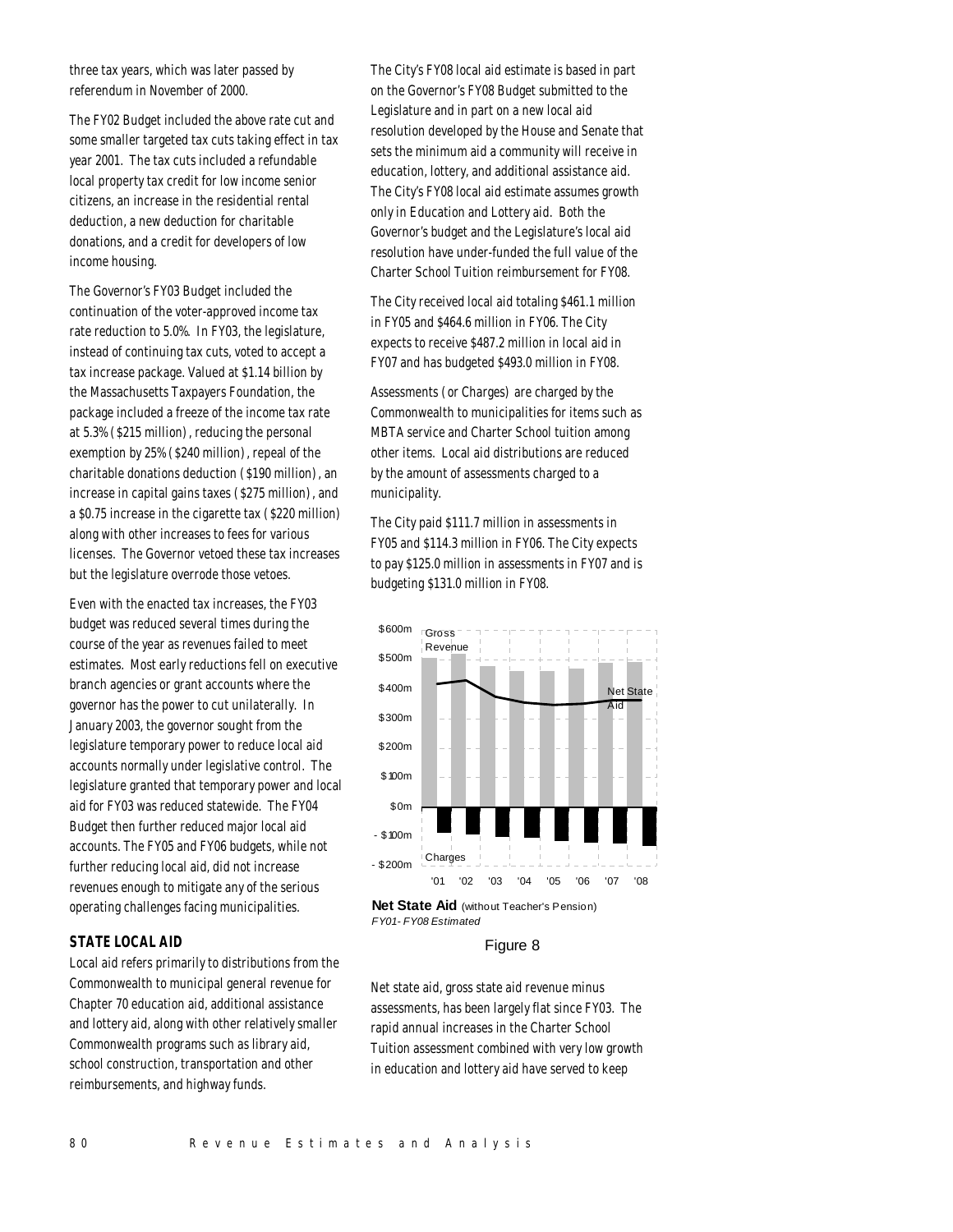the City's net state aid at a virtual standstill (Figure 8).

Even with a marginal increase in net state aid for FY07, Boston still remains \$66 million below its FY02 level of net state aid of \$428 million.

Net state aid amounted to \$349.4 million in FY05 and \$350.3 million in FY06. FY07 budgeted net state aid totals \$362.12 million and the FY08 Budget assumes a reduction to \$362.08 million.

# Education Aid

Beginning in 1993 with the passage of the FY94 state budget, the Commonwealth embarked upon a multi-year commitment to increase and equalize funding for local education in its local aid distributions. During this period, Chapter 70 increased and additional assistance remained frozen. In general, state local aid during the FY94- FY03 period has been less favorable for Boston than the revenue sharing arrangement during the FY83-FY89 period. To illustrate, the City's total state aid between FY92 and FY03 grew \$121 million or 36.9%, while its total state aid between FY82 and FY89 increased by \$215 million or 111%.

The City received Chapter 70 education aid totaling \$200.5 million in FY04 and FY05, \$203.6 million in FY06, and expects to receive \$210.5 million in FY07 and a minimum of \$215.8 million in FY08.

FY00 was the last year of the statutorily established funding schedule for education reform. There has yet to be established a post-FY00 funding schedule. A vital component in the City's delivery of quality public education in the near-term is strong financial support from the Commonwealth.

A key component of the Commonwealth's education reform effort is charter schools. The current educational aid is delivered in tandem with state-mandated costs for charter schools. Charter schools, which are granted charters by the State Board of Education, are publicly funded schools administered independently from local school committees and teacher union rules and regulations. There are two kinds of charter schools, the Commonwealth charter school and the Horace Mann charter school. The former is a school outside the local public school system and the latter is part or all of a school in the public school system. Unlike a Commonwealth charter

school, Horace Mann charter school budgets remain part of the public school budget. In addition to the Board of Education, the local school committee and local bargaining agent must approve Horace Mann charter schools.

There are currently both Commonwealth charter schools and Horace Mann charter schools available to Boston resident students. There are approximately 4,591 Boston resident students attending Commonwealth charter schools in FY07. The City expects that number to increase to 4,971 in FY08.

Before FY99, all charter school tuition was drawn directly from the City's Chapter 70 aid. This draw on the City's education aid totaled \$10.9 million in FY98. Under amendments to the charter school law, the Commonwealth, subject to appropriation, is required to pay to the City as reimbursement for Chapter 70 aid reductions 100% of tuition for new charter school students the first year, followed by 60% of tuition and tuition increases the second year, 40% of tuition and tuition increases the third year and 0% thereafter.

The net cost to the City of charter schools in FY05 was \$31.7 million and in FY06, \$35.5 million. In FY07 the city has budgeted a \$15.0 million reimbursement against a \$53.7 million tuition cost, yielding a net impact of \$38.7 million and in FY08, a \$14.3 million reimbursement against a \$58.2 million tuition cost, yielding a net impact of \$43.9 million.

The tuition portion of the FY08 Charter School reimbursement has been under-funded by both the Governor's budget (91%) and the Legislature's local aid resolution (86%). The City has budgeted the lower funding figure from the Legislature.

### Lottery Aid

Lottery aid for the City, as for most municipalities, had grown steadily over the last few years as a result of a state decision to phase-out an earlier imposed lottery cap and return to the practice of returning all lottery profits to cities and towns. The City's lottery aid was \$71.0 million in FY01, and \$63.5 million in FY02. Lottery aid was then level funded in the state's FY03 budget and then later reduced to \$57.6 million after the Governor effectively capped Lottery aid to cities and towns, diverting the excess funds to the state. In FY04, Lottery aid was further reduced to \$54.0 million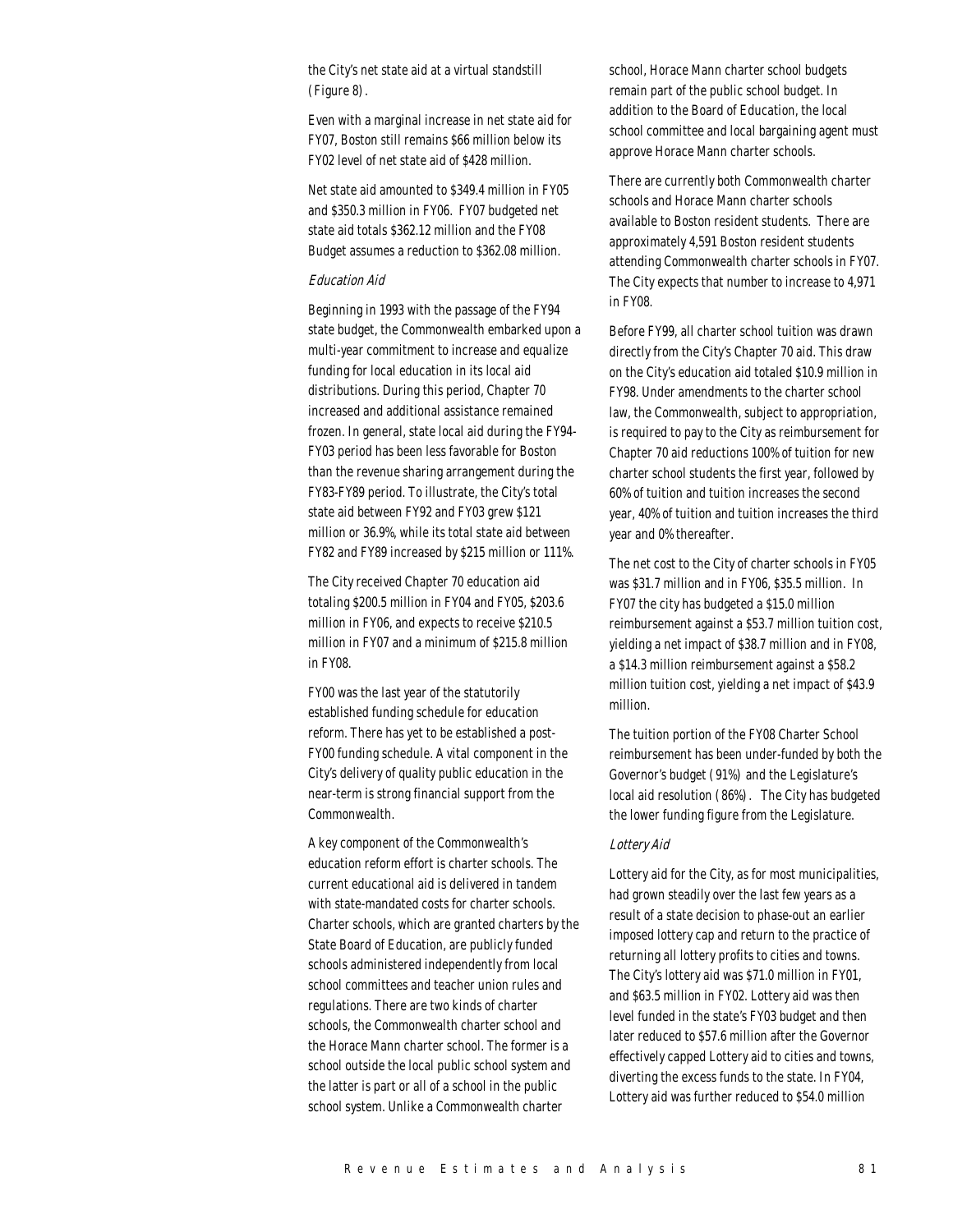and remained at that level through FY05. The City received \$60.5 million in FY06 and expects \$70.6 million in FY07 and \$71.6 million in FY08.

Under normal circumstances, the lottery formula is not favorable to the City because it distributes lottery aid increases based inversely upon each municipality's relative per capita property wealth. The City receives a smaller percentage share of lottery aid than its share of the state population, and dramatically less than the share of lottery proceeds derived from sales in Boston.

# Additional Assistance

Additional Assistance, as mentioned above, had been frozen since FY94, with most local aid increases coming through Chapter 70 education aid instead. Its purpose and usefulness came into question during the FY03 state budget process when the Governor vetoed \$31 million from the statewide appropriation and the legislature failed to override that veto. Subsequently, the new Governor, using his temporary local aid reduction powers, reduced additional assistance yet again in January 2002 by \$73 million. As Boston receives over 40% of the statewide distribution of additional assistance, these reductions fell disproportionately on the City. The City received \$206.6 million in additional assistance in FY02 and adjusted additional assistance of \$175.1 million in FY03. The City received \$164.2 million in FY04, FY05 and FY06 and expects the same in FY07 and FY08. Additional assistance has been important to Boston in supporting schools, public safety, and other basic services to residents and visitors alike.

# *LOCAL REVENUES*

The City regularly collects more than \$400 million annually in recurring revenues other than Property Tax or State Aid. Revenue from taxes, payments-in-lieu-of-taxes, fees, investments, and available funds are part of this local revenue group. These revenue streams tend to be either very stable annually or highly cyclical, varying with economic conditions.

In sum, the City collected \$413.0 million in FY05 and \$465.6 million in FY06 form these sources. The City expects to exceed the mid-year budget estimate of \$434.9 million in FY07 and estimates an 10.8% increase to \$482.1 million in FY08.



#### *Excises*

The Commonwealth imposes an excise on the registration of motor vehicles, the proceeds of which are received by the municipality where the vehicle is principally kept. The excise is a uniform rate of \$25 per \$1,000 of vehicle valuation. Valuations are determined by a statutory depreciation schedule based on the manufacturer's list price and the year of manufacture.

The City expects the market for automobiles to slow somewhat with recently higher interest rates. Motor vehicle excise revenue totaled \$44.7 million in FY05 and \$50.1 million in FY06. The City expects motor vehicle excise revenue to fall short of the midyear projection of \$38.0 million in FY07 (due to the timing of bills) and has budgeted \$40 million in FY08.

The local room occupancy excise amounts to 4.0% of the total amount of rent for each hotel or motel room occupied. Another 5.7% excise is directed to the state general fund, and another 2.75% to the state's convention center fund. The City divides its 4.0% excise into "Base," from the pre-July 1, 1997 hotels, targeted to the general fund, and "New," from the post-July 1, 1997 hotels, targeted to the City's convention center fund.

Base room occupancy excise revenue (a portion of this revenue is sometimes retained in the convention center fund) totaled \$22.1 million in FY05 (\$18.0 million went to the general fund) and \$24.5 million in FY06 (\$18.0 million went to the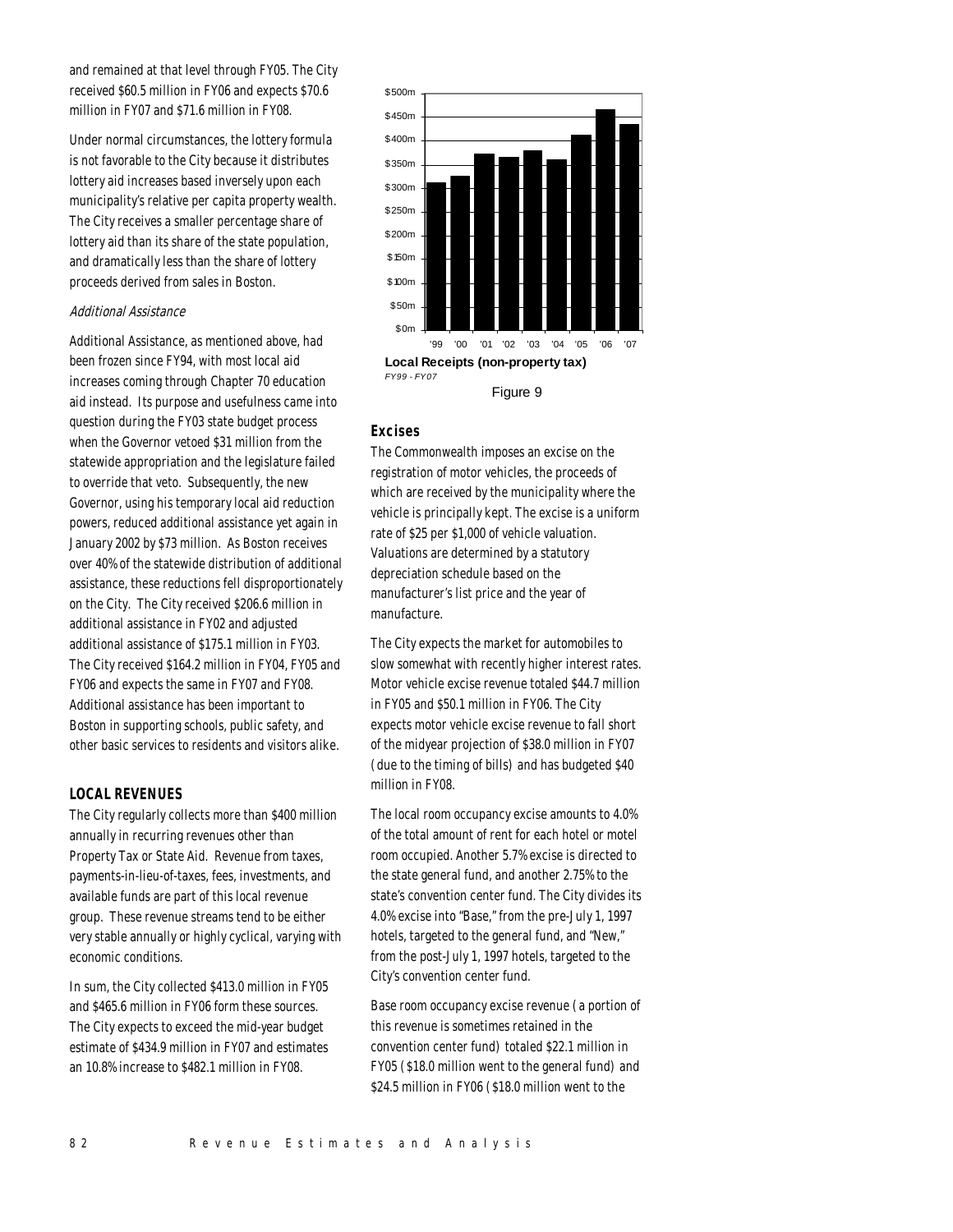general fund). The City's base room occupancy excise tax receipts are expected to exceed the midyear budget estimate of \$22.0 million in FY07, and are projected to increase to \$25.0 million in FY08.

A significant number of new hotel rooms are planned, already in construction, or were recently constructed. This will benefit the City's convention center fund and pay for a significant portion of the City's debt for the new Boston Convention and Exhibition Center. The debt is scheduled to be fully paid in FY2027. Therefore, for the foreseeable future, growth in room occupancy excise in the general fund depends upon increases in room rates and room occupancy in the 1997 base of hotel rooms.

The excise on the sale of jet fuel is 5% of the sales price, but not less than five cents per gallon. With recent increases in fuel prices, jet fuel excise revenue has increased dramatically. Jet fuel excise revenue in FY05 totaled \$18.4 million (which had an extra payment from FY04) and \$19.9 million in FY06. The City expects this revenue source to exceed the midyear projection of \$18.5 million in FY07 and to grow to \$21.5 million in FY08, due to a likely continuation of elevated fuel prices.

#### *Fines*

In fiscal 2006, the City issued over 1.63 million parking tickets and has maintained a high rate of collection on its tickets. Approximately 82.4% of tickets were collected in the first six-months after issuance and 89% were collected within a year. The major factors contributing to the City's successful collection rate include non-renewal of violator's registrations and licenses by the Registry of Motor Vehicles until penalties are paid, booting and towing of vehicles, increased ability to recover fine payments from rental agencies, and systematic collection of fines for company cars and leased vehicles.

The City collected parking fine revenue of \$62.2 million in FY05 and \$63.9 million in FY06. Parking fine revenue is expected to reach the mid-year budget estimate of \$62.7 million in FY07 and return to \$64.0 million in FY08.

#### *Interest on Investments*

In general, the City's level of investment income is a function of the level of prevailing short-term



interest rates and daily cash balances. Interest rates have risen from their recent 41-year lows as cash balances have improved, and earnings have increased as a result. Investment income totaled \$17.8 million in FY05 and \$30.0 million in FY06. The City projects interest income will exceed the \$32.5 million mid-year estimate in FY07 and grow to \$39.0 million in FY08.

#### *Payments In Lieu of Taxes*

Payments in lieu of taxes (PILOTs) are payments made by tax-exempt institutions located in the City, including hospitals, universities and cultural institutions. These are voluntary contributions for municipal services such as police and fire protection, street cleaning, and snow removal.

Growth in PILOT's comes from new PILOT agreements, contract escalations that adjust the payments for inflation, or re-negotiation of a current contract. The Massachusetts Port Authority (MassPort) recently renegotiated its agreement with the City and now provides more than half of the PILOT revenue the City receives annually.

Payments in lieu of taxes totaled \$23.4 million in FY05 and \$32.1 million in FY06 (due to payment of a balance owed by MassPort). The City expects this revenue source to meet the midyear budget estimate of \$27.3 million for FY07 and projects \$30.8 million in FY08.

#### *Urban Redevelopment Chapter 121A*

Chapter 121A legislation allows local governments to suspend the imposition of property taxes at their normal levels in order to encourage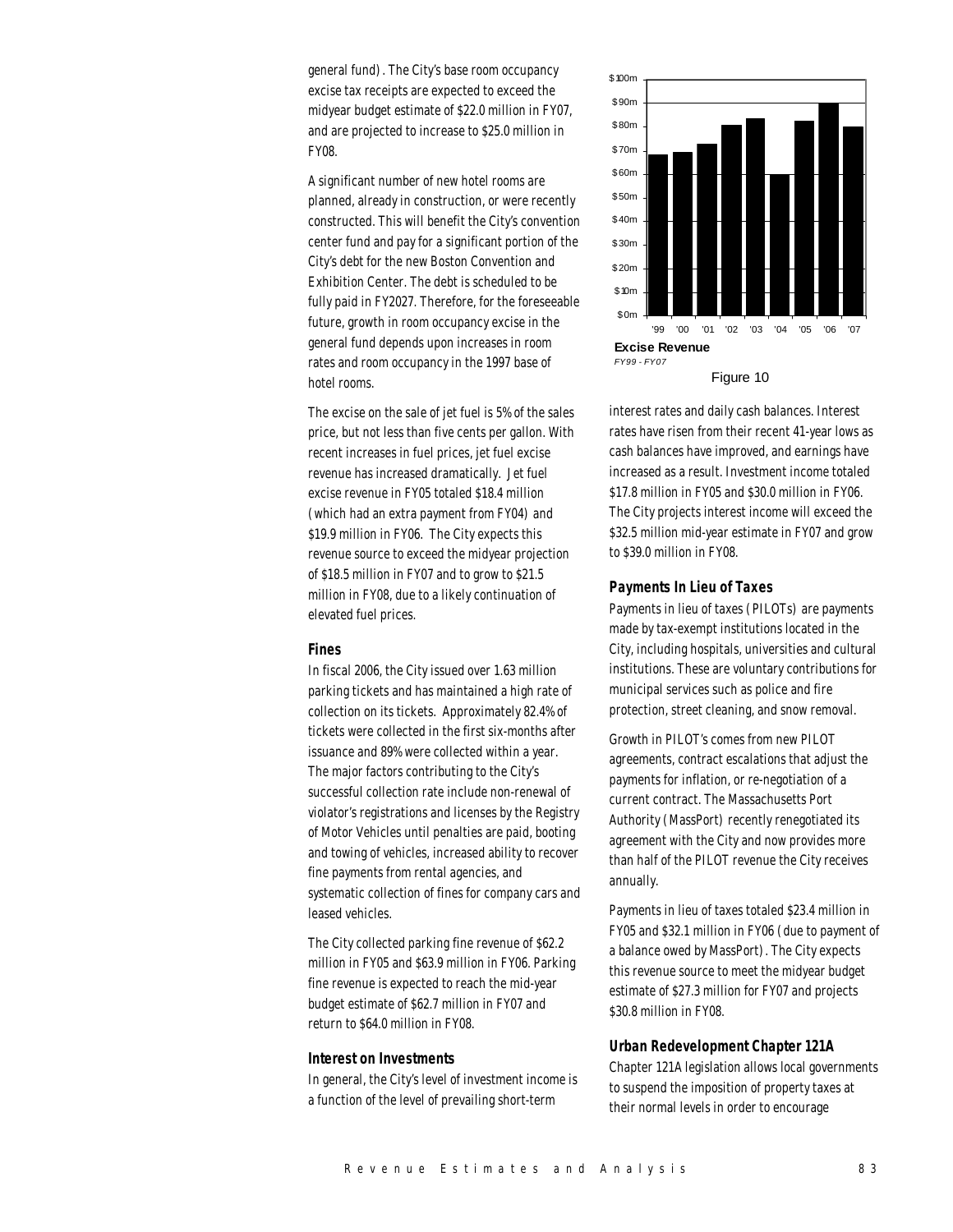redevelopment. In recent years, the City used this mechanism to encourage development of the Seaport Hotel and the World Trade Center office buildings. Chapter 121A revenues are based on two separate sections of the law as described below.

The Urban Redevelopment Corporation excise is a municipal excise in-lieu-of-corporate property tax for which the Commonwealth acts as the collector and distributor. In most cases, the formula for the 121A, Section 10 excise in-lieu-of-tax is \$10 per \$1,000 of the current fair cash value plus 5% of current gross income. In FY05 and FY06, the City received Chapter 121A, Section 10 distributions of \$36.1 million and \$36.5 million, respectively. In FY07, Chapter 121A Section 10 revenues are budgeted at \$34.3 million and in FY08, at \$37 million.

In addition to the Section 10 payments collected by the Commonwealth described above, most 121A corporations have individual Section 6A agreements with the City that result in additional payments made directly to the City. These Section 6A agreements are complex, with actual amounts owed dependent on a formula that varies widely among the 121As. The City collected Section 6A payments of \$17.7 million in FY05 and \$27.3 million in FY06 (due to a back payment). The City expects FY07 Section 6A collections to exceed the midyear budget estimate of \$18.9 million and increase to \$21.1 million in FY08.

# *Miscellaneous Department Revenue*

This category contains several large accounts and many more small accounts. The largest revenue source in this revenue category is municipal medicaid reimbursements for school health services. This federal reimbursement, administered by the state, began in FY94. The City received \$14.2 million in FY05 and \$13.5 million in FY06. Municipal Medicaid reimbursement is expected to exceed the midyear budget estimate of \$12.3 million in FY07 and reach \$13.5 million in FY08.

One other account in this revenue category is projected to exceed \$5.0 million in FY07 and FY08, Other Miscellaneous Department Revenue, which consists of miscellaneous fees for services, rents, and reimbursements, is projected at \$8.8 million and \$13.3 million in FY07 and FY08, respectively.

#### *Licenses and Permits*

The level of economic activity largely determines the amount of licensing and permitting done by City agencies. This category is dominated by building permit revenue, from which the City received \$23.2 million and \$26.3 million in FY05 and FY06 respectively. Building permit revenue should exceed the midyear budget estimate of \$20.6 million in FY07 due to increasing commercial projects and increase to \$24 million in FY08.

The next highest license and permit revenue is the cable television license fee from which the City received \$3.1 million in FY05 and \$4.2 million in FY06. The City has budgeted \$3.8 million for FY07 and \$4.5 million for FY08.

Alcoholic beverage licensing is the only other revenue source in this category that regularly exceeds \$2 million in annual revenue. Alcoholic beverage licenses are budgeted at \$3.1 million in FY07 and \$3.2 million in FY08.

#### *Penalties and Interest*

Taxpayers are assessed both a penalty and interest for late payments of property tax bills and motor vehicle excise bills and other payments. The recent trend has been down for these revenues as the City excels in collection of receivables, but when the economy suffers and unemployment increases, more taxpayers are late in making payments, temporarily increasing revenues. The City collected \$9.8 million in such penalties and interest in FY05 and \$9.2 million in FY06. Actual penalty and interest collections for FY07 will exceed the current midyear budget estimate of \$8.1 million and are projected to be \$9.1 million in FY08.

# *Available Funds*

Available funds are linked to a separate category of expenditure appropriation - those supported by immediately available fund transfers. Most of the City's general fund budget is supported by the revenues that are estimated to come in during the course of the fiscal year. This includes the property tax levy, excises, state aid and the various other categories of revenues described above.

The only two significant available funds that the City budgets each year are parking meter revenues to support the Transportation Department, and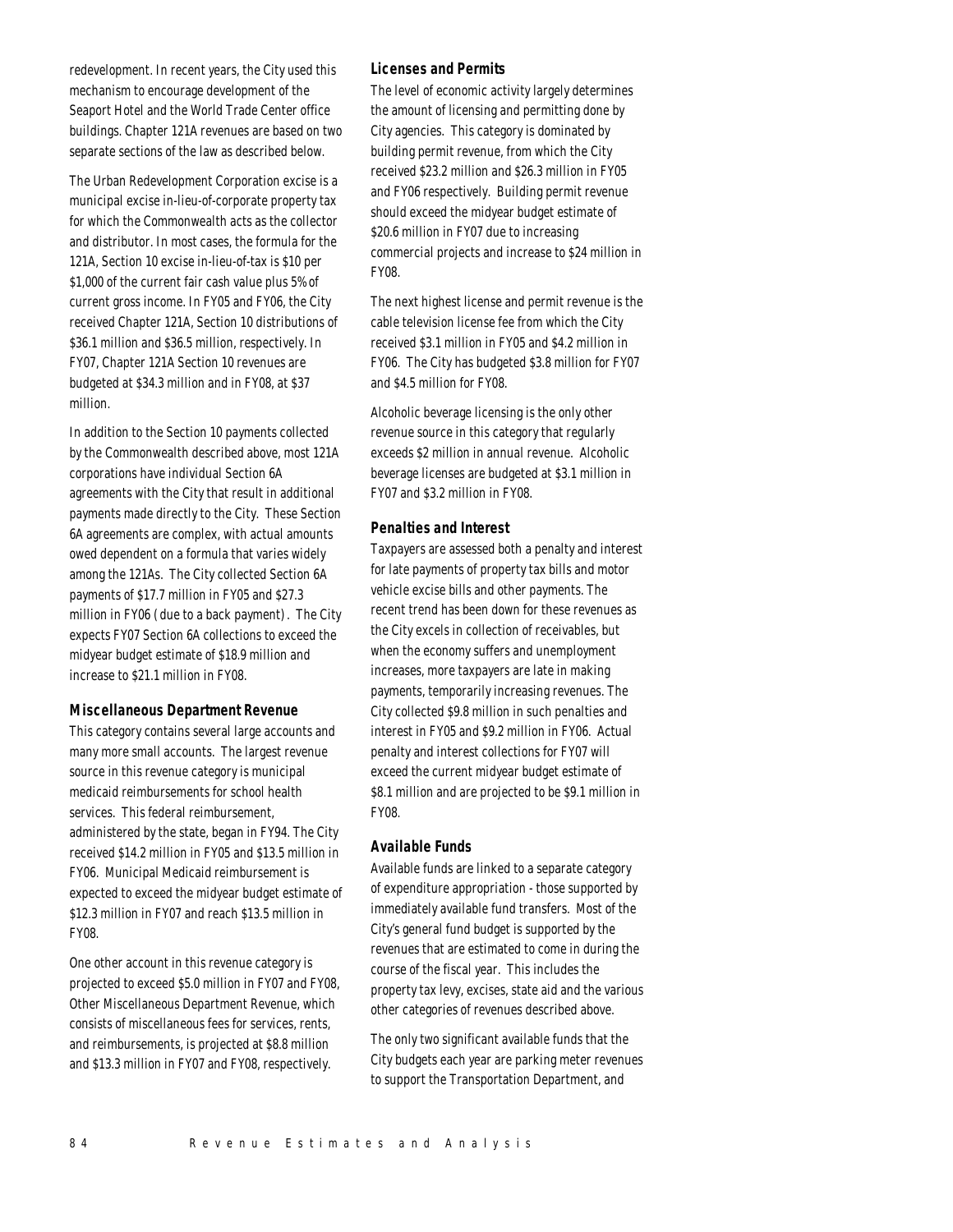cemetery trust monies which are used to support the City's maintenance of its public cemeteries. The City transferred a total of \$5.5 million and \$3.1 million from these two sources combined in FY05 and FY06 respectively. The City expects to transfer \$10.0 million from the Parking Meter Fund to the General Fund in both FY07 and FY08. The City also plans to transfer \$2.2 million from the Cemetery Trust Fund to the General Fund in FY07 and \$2.1 million in FY08.

Both of these special funds have fees collected during the course of the year. By transferring out less than what is collected over the years, the City has built up the balances of these funds. Trust fund balances also benefit from the opportunity to invest in securities offering a higher return than short-term fixed-income investments (see Financial Management section of Volume I for detail).

#### *Teachers' Pension Reimbursement*

Boston's cherry sheet includes an item unique to the City, the teachers' pension reimbursement for pension charges to the City. The pensions paid to retired teachers in all other cities and towns in Massachusetts come directly from the Commonwealth via the State-Teachers Retirement System.

In a singular arrangement mandated by general law, pensions paid to retired Boston teachers are paid by the State-Boston Retirement System, which charges the City of Boston for this cost as part of its annual pension funding. The City is then reimbursed by the Commonwealth through the cherry sheet. In short, the Boston teachers' pension payroll is administered locally, but, as with all other teachers' pensions in Massachusetts, is the financial responsibility of the Commonwealth. The teachers' pension reimbursement totaled \$76.5 million in FY05, \$85.2 million in FY06, and is budgeted to be \$85.2 million in FY07 and \$93.3 million in FY08.

# *NON-RECURRING REVENUE*

#### *Surplus Property*

Included in the FY08 Budget is \$6.7 million in nonrecurring revenue to be transferred from the surplus property disposition fund. In maintaining its policy of not supporting recurring operating expenditures with non-recurring revenue, the City limits this transfer to an amount not greater than

\$1.0 million for the Risk Retention Reserve plus \$5.7 million for the Mayor's "Leading the Way" housing initiative.

#### *Budgetary Fund Balance*

Fund Balance can be appropriated for use during the fiscal year. Fund Balance, or Budgetary Fund Balance, is more commonly referred to as "Free Cash" when used this way. This item is most simply described as the portion of available reserves, generated to a considerable degree by annual operating surpluses, which the City can responsibly appropriate for spending.

In the FY07 Budget, \$11.65 million has been appropriated and the FY08 Budget assumes the use of an additional \$25.0 million, \$20 million of which will be transferred to a new created Health Insurance Stabilization Fund. This new fund represents an initial reserve funding for Other Post-Retirement Benefits (OPEB), or the liability associated with retiree health insurance costs. Budgetary (See Financial Management section of Volume I for more detail on this revenue source).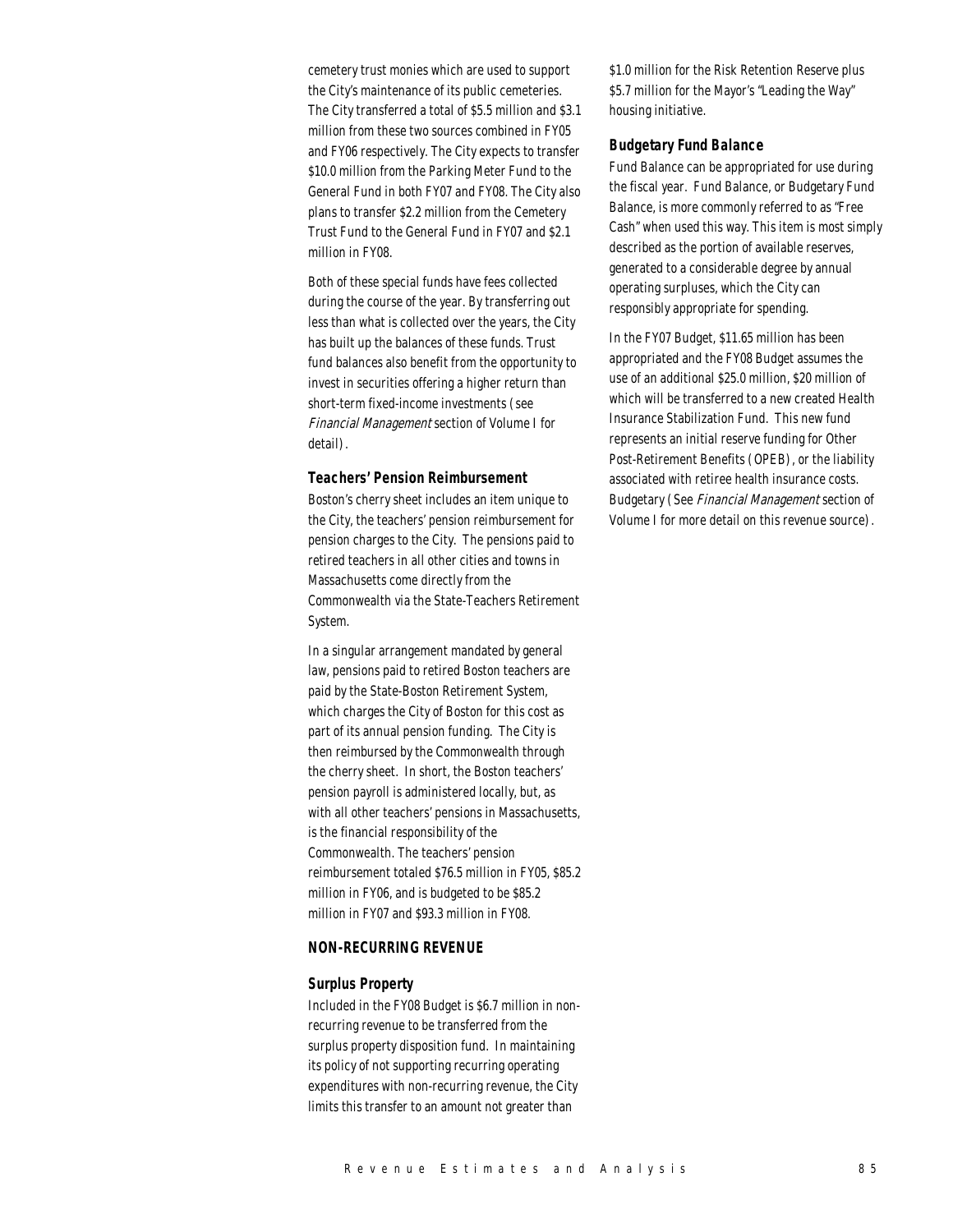# **CITY OF BOSTON REVENUE DETAIL**

|                |                                                                       |                 | <b>FY05</b>          | <b>FY06</b>          | <b>FY07</b>          | <b>FY08</b>          |
|----------------|-----------------------------------------------------------------------|-----------------|----------------------|----------------------|----------------------|----------------------|
|                |                                                                       |                 | <b>Actual</b>        | <b>Actual</b>        | <b>Budget</b>        | <b>Budget</b>        |
|                |                                                                       |                 |                      |                      |                      |                      |
|                | <b>PROPERTY TAX LEVY</b>                                              |                 | 1,150,589,723        | 1,208,179,004        | 1,270,259,839        | 1,329,992,455        |
|                | <b>OVERLAY RESERVE</b>                                                |                 | (44, 253, 451)       | (40, 837, 386)       | (46, 603, 909)       | (38, 736, 164)       |
|                |                                                                       | <b>Subtotal</b> | 1,106,336,272        | 1,167,341,618        | 1,223,655,930        | 1,291,256,291        |
|                |                                                                       |                 |                      |                      |                      |                      |
|                | <b>EXCISES</b>                                                        |                 |                      |                      |                      |                      |
|                | <b>Motor Vehicle Excise</b>                                           |                 | 44,697,767           | 50,103,964           | 38,000,000           | 40,000,000           |
| 40129          | Room Occupancy Excise                                                 |                 | 18,000,000           | 18,000,000           | 22,000,000           | 25,000,000           |
| 40130<br>40140 | Jet Fuel Excise                                                       |                 | 18,403,579           | 19,944,273           | 18,537,772           | 21,500,000           |
|                | <b>Condominium Conversion Excise</b>                                  |                 | 1,347,500            | 1,558,000            | 985,000              | 1,000,000            |
|                | <b>Boat Excise</b>                                                    | <b>Subtotal</b> | 65,771<br>82,514,616 | 73,419<br>89,679,655 | 50,000<br>79,572,772 | 75,000<br>87,575,000 |
|                |                                                                       |                 |                      |                      |                      |                      |
|                | <b>FINES</b>                                                          |                 |                      |                      |                      |                      |
|                | <b>Parking Fines</b>                                                  |                 | 62,207,762           | 63,987,157           | 62,700,000           | 64,000,000           |
| 45104          | Code Enforcement - Trash                                              |                 | 309,669              | 269,393              | 300,000              | 250,000              |
|                | <b>Other Fines</b>                                                    |                 | 3,095,702            | 3,728,427            | 3,185,000            | 3,685,000            |
|                |                                                                       | <b>Subtotal</b> | 65,613,133           | 67,984,978           | 66,185,000           | 67,935,000           |
| 47151          | <b>INTEREST ON INVESTMENTS</b>                                        |                 | 17,787,353           | 30,049,117           | 32,543,171           | 39,000,000           |
|                |                                                                       |                 |                      |                      |                      |                      |
| 40169          | Massport                                                              |                 | 11,128,435           | 17,500,000           | 15,000,000           | 16,273,600           |
|                | Other Payments In Lieu of Taxes                                       |                 | 12,319,365           | 14,562,436           | 12,341,631           | 14,476,400           |
|                |                                                                       | <b>Subtotal</b> | 23,447,800           | 32,062,436           | 27,341,631           | 30,750,000           |
|                | URBAN REDEVELOPMENT CHAPTER 121A                                      |                 |                      |                      |                      |                      |
|                | Urban Redev. Chap. 121B Sec. 16                                       |                 | 1,049,853            | 1,227,504            | 1,250,000            | 1,200,000            |
|                | Urban Redev. Chap. 121A Sec. 6A                                       |                 | 17,720,143           | 27,294,434           | 18,962,500           | 21,114,275           |
| 41013          | Urban Redev. Chap. 121A Sec. 10                                       |                 | 36, 142, 426         | 36,528,125           | 34,337,500           | 37,000,000           |
|                |                                                                       | <b>Subtotal</b> | 54,912,421           | 65,050,063           | 54,550,000           | 59,314,275           |
|                |                                                                       |                 |                      |                      |                      |                      |
| 43105          | <b>MISC. DEPARTMENT REVENUE</b><br><b>Registry - Vital Statistics</b> |                 | 1,647,714            | 1,610,027            | 1,600,000            | 1,625,000            |
| 43109          | Liens                                                                 |                 | 844,675              | 755,925              | 800,000              | 800,000              |
| 43120          | City Clerk - Fees                                                     |                 | 748,353              | 537,317              | 500,000              | 500,000              |
| 43137          | Municipal Medicaid Reimbursement                                      |                 | 14,150,466           | 13,522,085           | 12,315,279           | 13,500,000           |
| 43202          | <b>Police Services</b>                                                |                 | 982,032              | 967,083              | 825,000              | 1,000,000            |
| 43211          | <b>Fire Services</b>                                                  |                 | 2,763,405            | 3,086,019            | 2,700,000            | 3,000,000            |
| 43301          | <b>Parking Facilities</b>                                             |                 | 1,444,229            | 817,072              | 800,000              | 800,000              |
| 43311          | PWD - Street & Sidewalk Occupancy Fees                                |                 | 1,987,005            | 2,417,855            | 2,025,000            | 2,400,000            |
| 43797          | PWD - Fiber Optic Rental Fees                                         |                 | 1,470,199            | 1,073,339            | 300,000              | 500,000              |
| 44002          | Tuition & Transportation - Schools                                    |                 | 785,981              | 585,187              | 450,000              | 600,000              |
| 47119          | Settlements                                                           |                 | 633,610              | 1,176,516            | 595,870              | 600,000              |
| 47131          | Pensions & Annuities                                                  |                 | 2,961,575            | 3,467,356            | 2,500,000            | 3,000,000            |
| 47132          | Fringe Benefit & Indirect                                             |                 | 0                    | 0                    | 0                    | 1,000,000            |
| 47155          | <b>Prior Years Reimbursements</b>                                     |                 | 448,446              | (196, 010)           | 0                    |                      |
| 48000          | Detail, 10% Admin. Fee                                                |                 | 2,002,980            | 2,430,888            | 2,300,000            | 2,400,000            |
|                | Other Misc. Department Revenue                                        |                 | 10,186,798           | 12,298,253           | 8,814,852            | 13,499,890           |
|                |                                                                       | <b>Subtotal</b> | 43,057,468           | 44,548,913           | 36,526,001           | 45,224,890           |